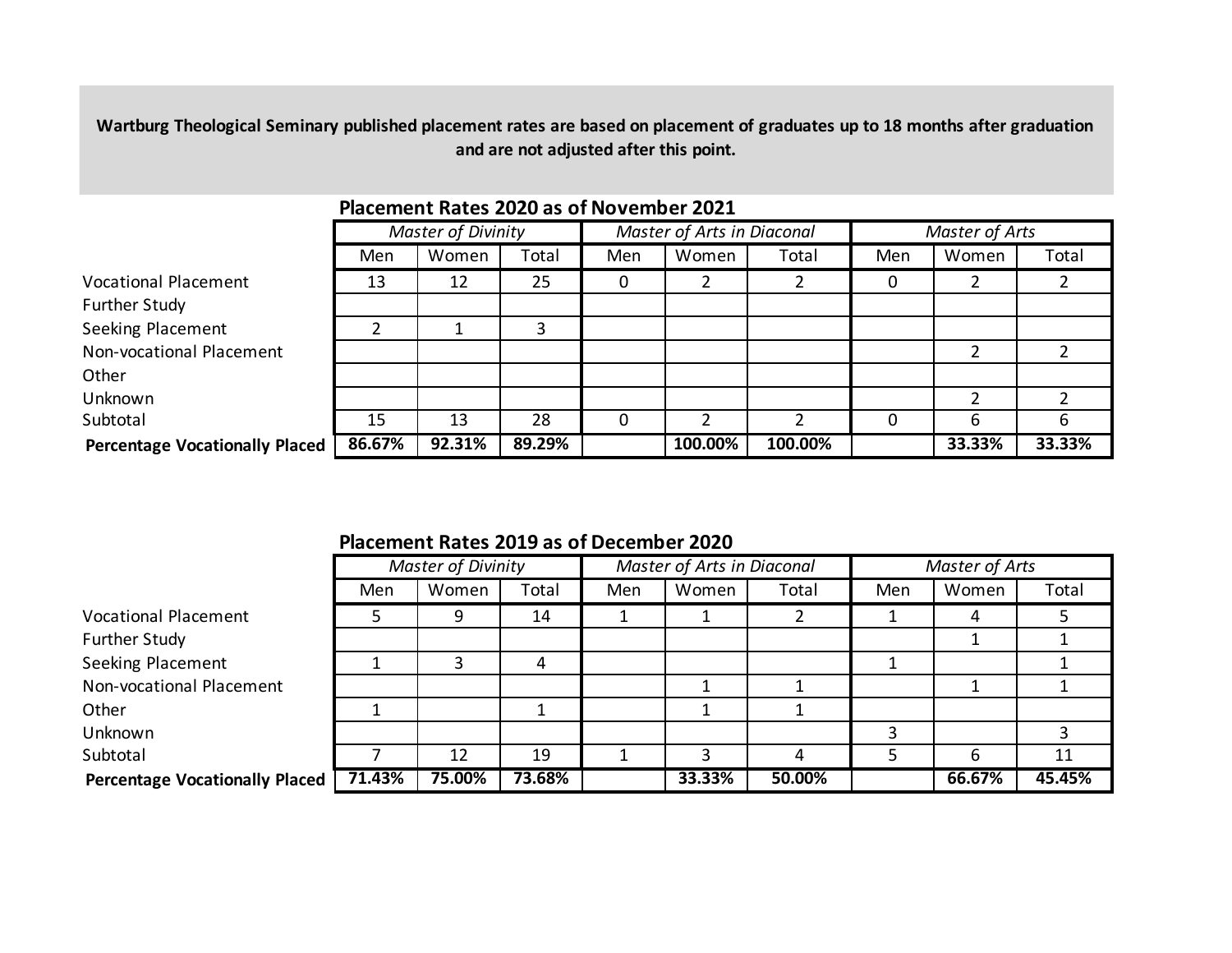|                                       |         | <b>Master of Divinity</b> |        |     | Master of Arts in Diaconal |         | Master of Arts |          |       |
|---------------------------------------|---------|---------------------------|--------|-----|----------------------------|---------|----------------|----------|-------|
|                                       | Men     | Women                     | Total  | Men | Women                      | Total   | Men            | Women    | Total |
| <b>Vocational Placement</b>           | 8       | 8                         | 16     |     |                            |         |                |          |       |
| Further Study                         |         |                           |        |     |                            |         |                |          |       |
| <b>Seeking Placement</b>              |         |                           |        |     |                            |         |                |          |       |
| Non-vocational Placement              |         |                           |        |     |                            |         |                |          |       |
| Other                                 |         |                           |        |     |                            |         |                |          |       |
| Unknown                               |         |                           |        |     |                            |         |                |          |       |
| Subtotal                              | 8       | 9                         | 17     |     |                            |         |                |          |       |
| <b>Percentage Vocationally Placed</b> | 100.00% | 88.89%                    | 94.12% |     | 100.00%                    | 100.00% |                | $0.00\%$ |       |

# **Placement Rates 2018 as of November 2019**

### **Placement Rates 2017**

|                                       |         | <b>Master of Divinity</b> |            |     | Master of Arts in Diaconal |       | Master of Arts |        |        |
|---------------------------------------|---------|---------------------------|------------|-----|----------------------------|-------|----------------|--------|--------|
|                                       | Men     | Women                     | Total      | Men | Women                      | Total | Men            | Women  | Total  |
| <b>Vocational Placement</b>           | 12      | 10                        | 22         |     |                            |       |                |        | 4      |
| Further Study                         |         |                           |            |     |                            |       |                |        |        |
| Seeking Placement                     |         |                           |            |     |                            |       |                |        |        |
| Non-vocational Placement              |         |                           |            |     |                            |       |                |        |        |
| Other                                 |         |                           |            |     |                            |       |                |        |        |
| Unknown                               |         |                           |            |     |                            |       |                |        |        |
| Subtotal                              | 12      | 10                        | 22         |     |                            |       |                |        |        |
| <b>Percentage Vocationally Placed</b> | 100.00% | 100.00%                   | $100.00\%$ |     |                            |       | 100.00%        | 66.67% | 80.00% |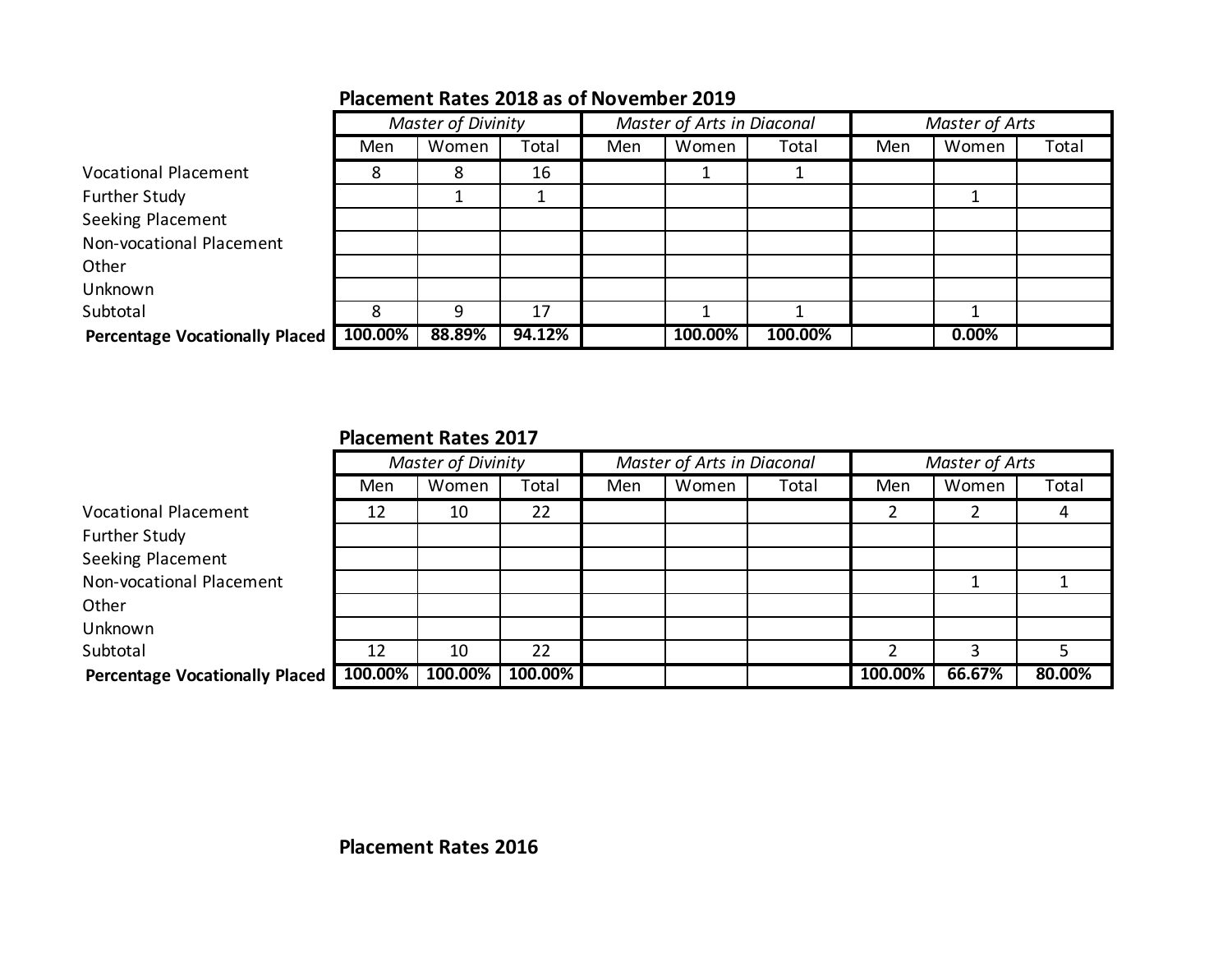|                                       |        | <b>Master of Divinity</b> |        |     | Master of Arts in Diaconal |        | Master of Arts |         |         |
|---------------------------------------|--------|---------------------------|--------|-----|----------------------------|--------|----------------|---------|---------|
|                                       | Men    | Women                     | Total  | Men | Women                      | Total  | Men            | Women   | Total   |
| <b>Vocational Placement</b>           | 11     | 10                        | 21     |     |                            |        |                |         |         |
| <b>Further Study</b>                  |        |                           |        |     |                            |        |                |         |         |
| <b>Seeking Placement</b>              |        |                           |        |     |                            |        |                |         |         |
| Non-vocational Placement              |        |                           |        |     |                            |        |                |         |         |
| Other                                 |        |                           |        |     |                            |        |                |         |         |
| Unknown                               |        |                           |        |     |                            |        |                |         |         |
| Subtotal                              | 12     | 11                        | 23     |     |                            |        |                |         |         |
| <b>Percentage Vocationally Placed</b> | 91.67% | 90.91%                    | 91.30% |     | 50.00%                     | 50.00% |                | 100.00% | 100.00% |

### **Placement Rates 2015**

|                                |        | <b>Master of Divinity</b> |        |     | Master of Arts in Diaconal |         |     | Master of Arts |        |  |
|--------------------------------|--------|---------------------------|--------|-----|----------------------------|---------|-----|----------------|--------|--|
|                                | Men    | Women                     | Total  | Men | Women                      | Total   | Men | Women          | Total  |  |
| <b>Vocational Placement</b>    | 11     | 15                        | 26     |     |                            |         |     |                |        |  |
| <b>Further Study</b>           |        |                           |        |     |                            |         |     |                |        |  |
| <b>Seeking Placement</b>       |        |                           |        |     |                            |         |     |                |        |  |
| Non-vocational Placement       |        |                           |        |     |                            |         |     |                |        |  |
| Other                          |        |                           |        |     |                            |         |     |                |        |  |
| Unknown                        |        |                           |        |     |                            |         |     |                |        |  |
| Subtotal                       | 12     | 15                        | 27     |     |                            |         |     |                |        |  |
| Percentage Vocationally Placed | 91.67% | 100.00%                   | 96.30% |     | 100.00%                    | 100.00% |     | 100.00%        | 50.00% |  |

# **Placement Rates 2014**<br>*Master of Divinity*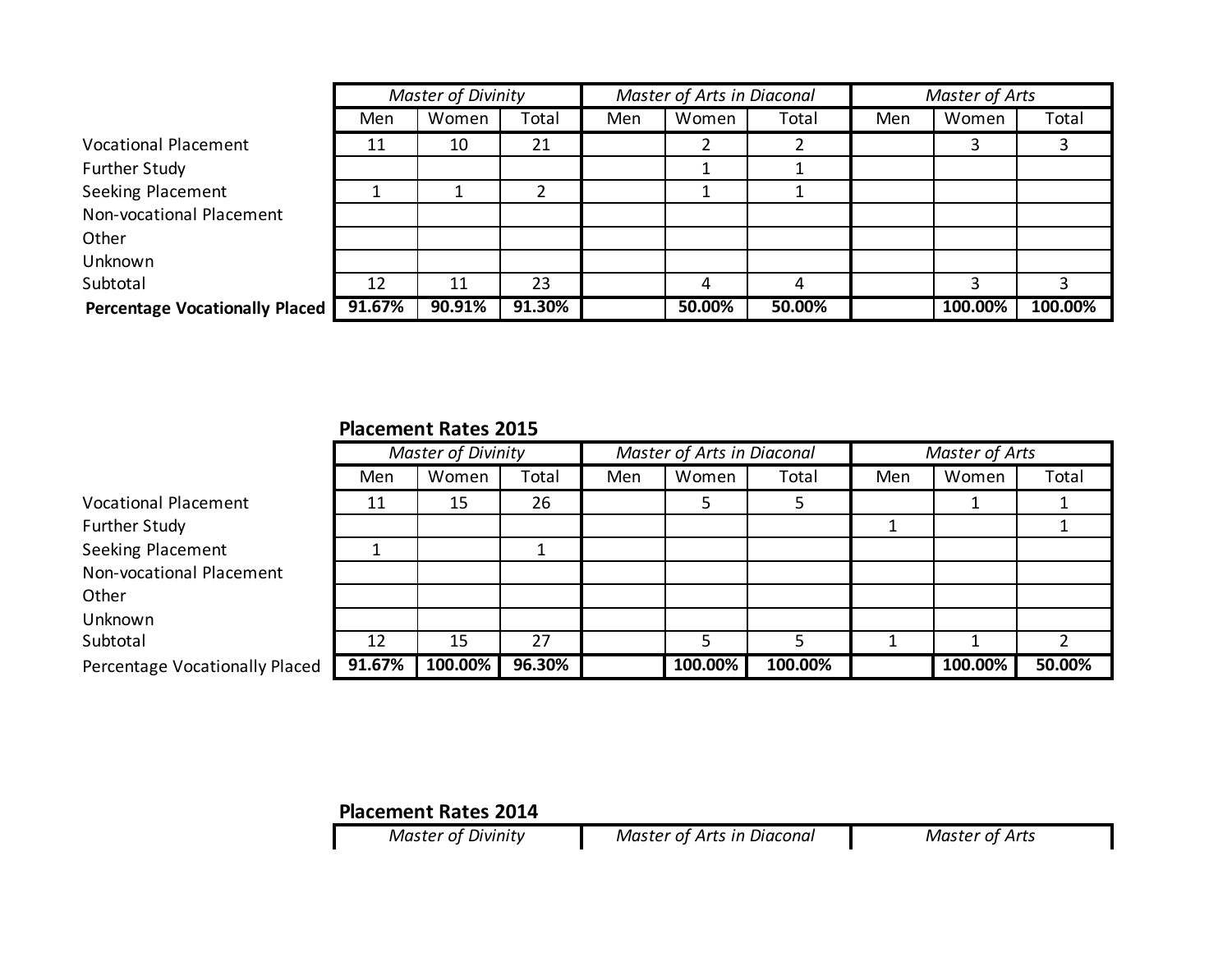|                                | Men     | Women  | Total  | Men | Women  | Total  | Men     | Women   | Total   |
|--------------------------------|---------|--------|--------|-----|--------|--------|---------|---------|---------|
| <b>Vocational Placement</b>    | 13      | 12     | 25     |     |        |        |         |         |         |
| <b>Further Study</b>           |         |        |        |     |        |        |         |         |         |
| Seeking Placement              |         |        |        |     |        |        |         |         |         |
| Non-vocational Placement       |         |        |        |     |        |        |         |         |         |
| Other                          |         |        |        |     |        |        |         |         |         |
| Unknown                        |         |        |        |     |        |        |         |         |         |
| Subtotal                       | 13      | 13     | 26     |     | 4      |        |         |         |         |
| Percentage Vocationally Placed | 100.00% | 92.31% | 96.15% |     | 75.00% | 60.00% | 100.00% | 100.00% | 100.00% |

#### **Placement Rates 2013**

|                                |         | <b>Master of Divinity</b> |         |     | Master of Arts in Diaconal |        | Master of Arts |       |        |
|--------------------------------|---------|---------------------------|---------|-----|----------------------------|--------|----------------|-------|--------|
|                                | Men     | Women                     | Total   | Men | Women                      | Total  | Men            | Women | Total  |
| <b>Vocational Placement</b>    | 8       | 11                        | 19      |     |                            | 3      |                |       |        |
| Further Study                  |         |                           |         |     |                            |        |                |       |        |
| Seeking Placement              |         |                           |         |     |                            |        |                |       |        |
| Non-vocational Placement       |         |                           |         |     |                            |        |                |       |        |
| Other                          |         |                           |         |     |                            |        |                |       |        |
| Unknown                        |         |                           |         |     |                            |        |                |       |        |
| Subtotal                       | 8       | 11                        | 19      |     |                            | 4      | ົາ             |       |        |
| Percentage Vocationally Placed | 100.00% | 100.00%                   | 100.00% |     | 75.00%                     | 75.00% | 50.00%         |       | 50.00% |

# **Placement Rates 2012**

|     | <sup>c</sup> Divinity<br>Master of |             |     | <b>Master of Arts in Diaconal</b> |             | Master of Arts |       |             |  |
|-----|------------------------------------|-------------|-----|-----------------------------------|-------------|----------------|-------|-------------|--|
| Men | Women                              | $\tau$ otal | Men | Women                             | $\tau$ otal | Men            | Women | $\tau$ otan |  |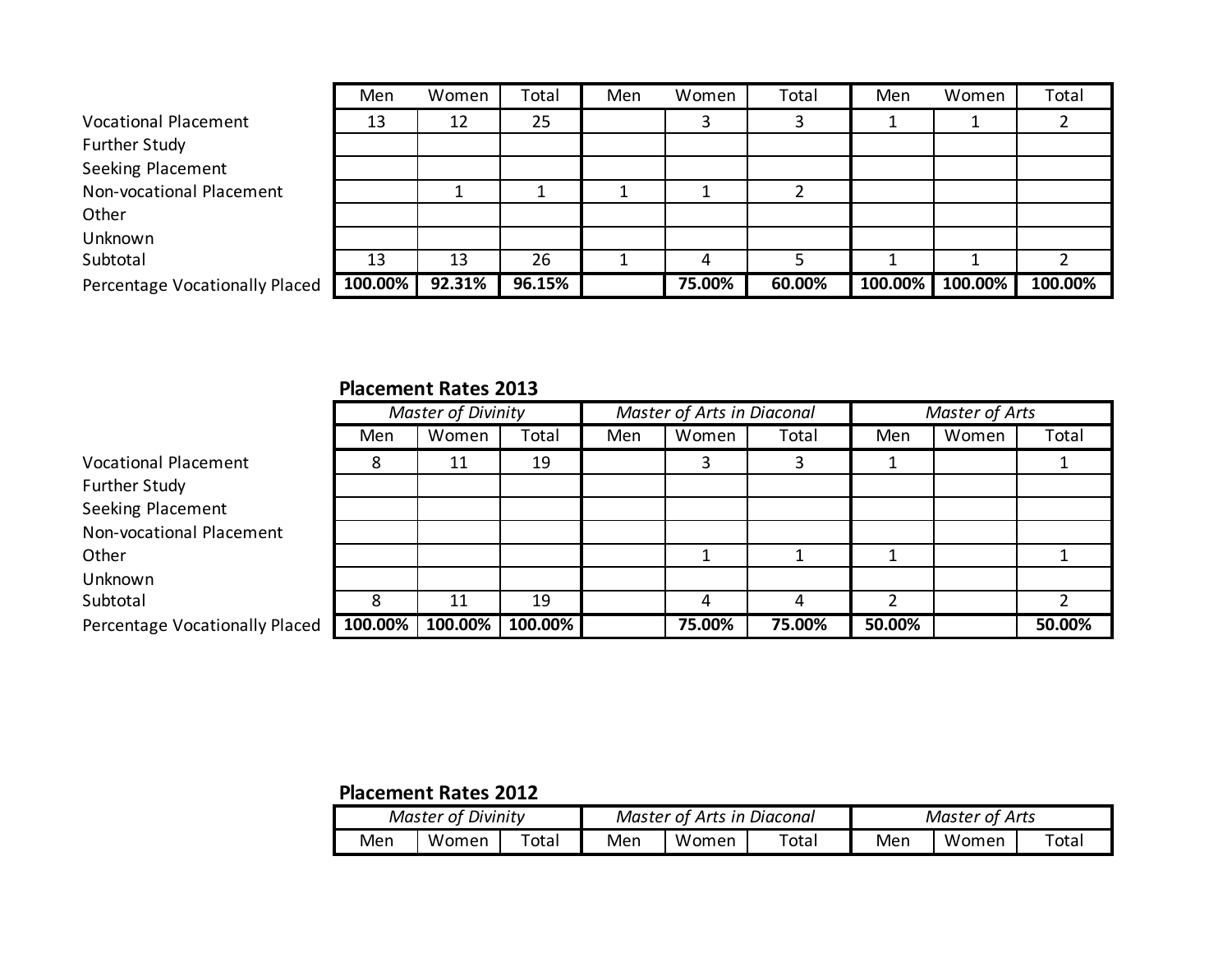| <b>Vocational Placement</b>    | 20      | 14      | 34      |  |        |         |        |
|--------------------------------|---------|---------|---------|--|--------|---------|--------|
| <b>Further Study</b>           |         |         |         |  |        |         |        |
| Seeking Placement              |         |         |         |  |        |         |        |
| Non-vocational Placement       |         |         |         |  |        |         |        |
| Other                          |         |         |         |  |        |         |        |
| Unknown                        |         |         |         |  |        |         |        |
| Subtotal                       | 20      | 14      | 34      |  |        |         |        |
| Percentage Vocationally Placed | 100.00% | 100.00% | 100.00% |  | 50.00% | 100.00% | 66.67% |

# **Placement Rates 2011**

|                                | <b>Master of Divinity</b> |        |        | Master of Arts in Diaconal |       |        | <b>Master of Arts</b> |        |        |
|--------------------------------|---------------------------|--------|--------|----------------------------|-------|--------|-----------------------|--------|--------|
|                                | Men                       | Women  | Total  | Men                        | Women | Total  | Men                   | Women  | Total  |
| <b>Vocational Placement</b>    | 17                        | 19     | 36     |                            |       |        |                       |        |        |
| <b>Further Study</b>           |                           |        |        |                            |       |        |                       |        |        |
| Seeking Placement              |                           |        |        |                            |       |        |                       |        |        |
| Non-vocational Placement       |                           |        |        |                            |       |        |                       |        |        |
| Other                          |                           |        |        |                            |       |        |                       |        |        |
| Unknown                        |                           |        |        |                            |       |        |                       |        |        |
| Subtotal                       | 17                        | 21     | 38     |                            |       |        |                       |        |        |
| Percentage Vocationally Placed | 100.00%                   | 90.48% | 94.74% | 100.00%                    |       | 33.33% |                       | 33.33% | 33.33% |

### **Placement Rates 2010**

| <b>Master of Divinity</b> |              |       |     | Master of Arts in Diaconal |       | Master of Arts |       |             |  |
|---------------------------|--------------|-------|-----|----------------------------|-------|----------------|-------|-------------|--|
| Men                       | Women        | Total | Men | Women                      | Total | Men            | Women | $\tau$ otal |  |
| . .<br>ᅩᄼ                 | $\sim$<br>1t | 28    |     |                            |       |                |       |             |  |

Vocational Placement